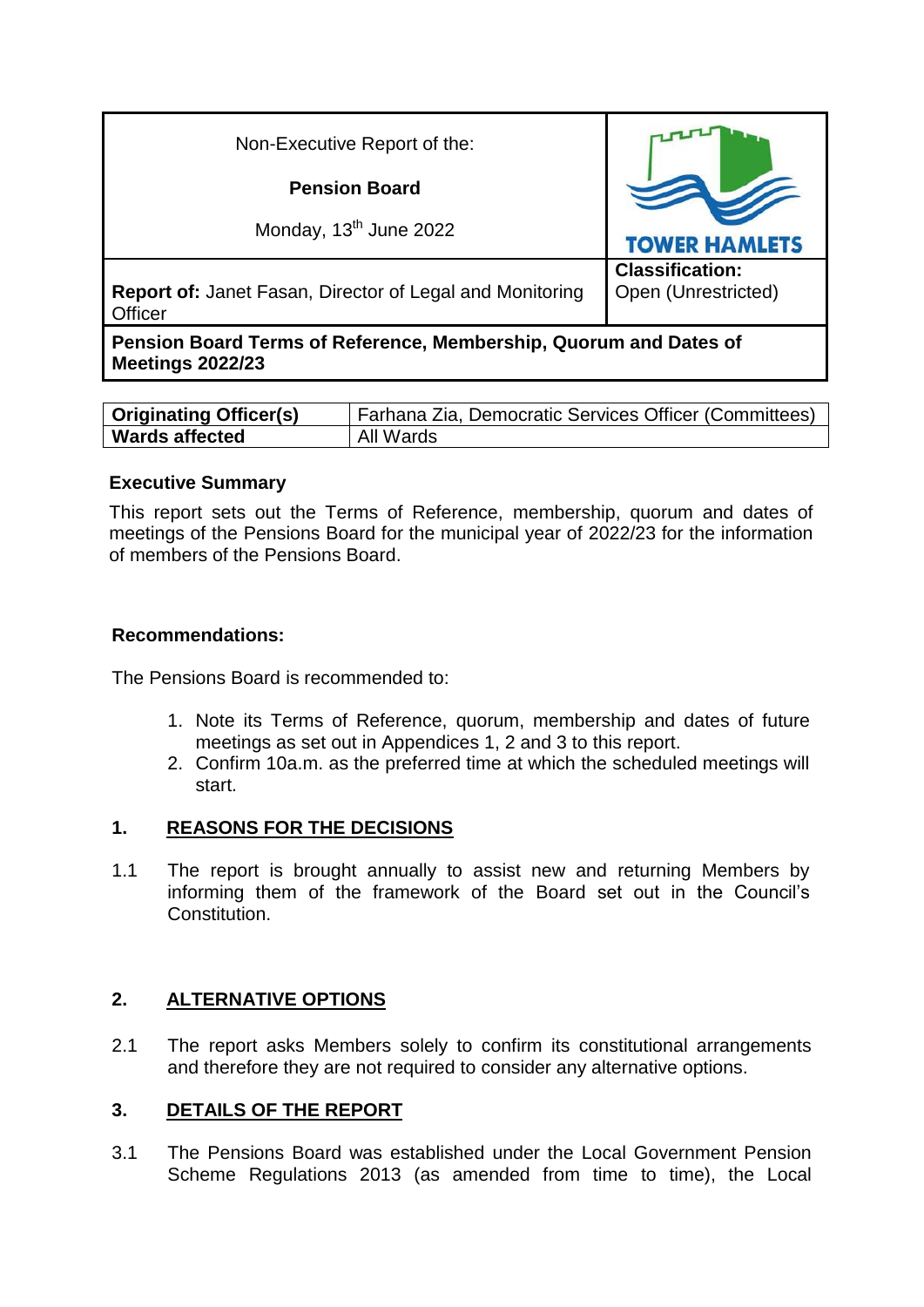Government Pension Scheme (Transitional Provisions, Savings and Amendment) Regulations 2014 (as amended from time to time) including any earlier regulations as defined in these regulations to the extent they remain applicable and the Local Government Pension Scheme (Management and Investment of Funds) Regulations 2009 (as amended from time to time).

3.2 Each year following the establishment of the Board at the Council's Annual Meeting, it is customary that the newly established Board notes its procedural arrangements.

### **Pension Board Arrangements**

- 3.2 At the Annual General Meeting of the full Council held on 25th May 2022, the Authority approved proportionality, establishment of the Committees and Panels of the Council and appointment of Members thereto. The membership of Pensions Board for the municipal year 2022/23 was among the committees memberships approved and these details are set out at Appendix 2 to the report.
- 3.3 Having been established by Council, it is customary that the Board (at its first meeting of the municipal year) notes its terms of reference and quorum. These are set out in Appendix 1 to the report.
- 3.4 The Board meetings for the remainder of the year, as agreed at the same meeting of the Council, are also provided at Appendix 3.
- 3.5 Meetings are scheduled to take place at 10:00 a.m. The Board may wish to agree an alternative start time that suits its Members at the first meeting of the Board.
- 3.6 It may be necessary to convene additional meetings of the Board should urgent business arise. Officers will consult with the Chair and Members as appropriate.

### **Membership**

- 3.7 To ensure the size of the Board is not cumbersome but representative across the scope of the Pension Fund, a working party in February 2015 agreed that the Board Membership should comprise 7 members composed of:
	- 3 employer representatives,
	- 3 employee representatives and
	- an independent non-voting member to act as Chair of the Board.
- 3.8 The employer and employee categories were further divided into the following categories:

## **Employer Representatives**

- 1 Elected Member
- 1 Tower Hamlets Senior (management) Officer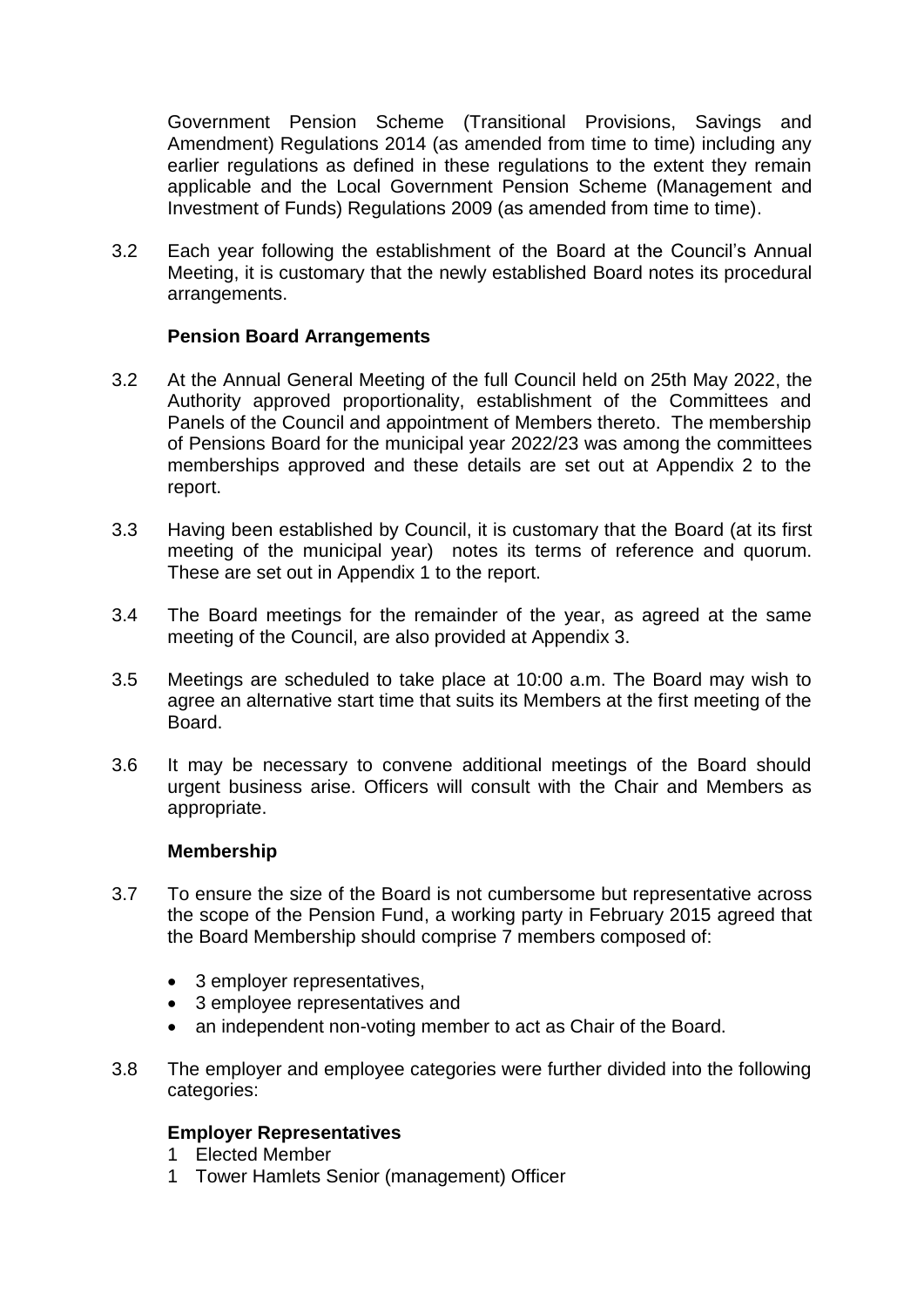1 Admitted/Statutory Bodies (management)

### **Employee Representatives**

- 1 Active Fund Member (Tower Hamlets employee)
- 1 Active Fund Member (Admitted/Statutory Bodies employee)
- 1 Non-active Fund Member (Retired/deferred fund members

# **4. EQUALITIES IMPLICATIONS**

4.1 When drawing up the schedule of dates, consideration was given to avoiding school holiday dates and known dates of religious holidays and other important dates where at all possible.

# **5. OTHER STATUTORY IMPLICATIONS**

- 5.1 This section of the report is used to highlight further specific statutory implications that are either not covered in the main body of the report or are required to be highlighted to ensure decision makers give them proper consideration. Examples of other implications may be:
	- Best Value Implications.
	- Consultations,
	- Environmental (including air quality),
	- Risk Management,
	- Crime Reduction.
	- Safeguarding.
	- Data Protection / Privacy Impact Assessment.
- 5.2 Not applicable to this report.

# **6. COMMENTS OF THE CHIEF FINANCE OFFICER**

6.1 This report recommends that the Pensions Board to note its Terms of Reference, Quorum, Membership and Dates of future meetings as set out in Appendices  $1 - 3$ . There are no direct financial implications arising from this report.

# **7. COMMENTS OF LEGAL SERVICES**

7.1 The terms of reference, membership and quorum are consistent with the legal framework and Part A, Section 10 of the Council's Constitution and have been adopted by Council in accordance with Part A, Section 7(a).

\_\_\_\_\_\_\_\_\_\_\_\_\_\_\_\_\_\_\_\_\_\_\_\_\_\_\_\_\_\_\_\_\_\_\_\_

## **Linked Reports, Appendices and Background Documents**

**Linked Report**